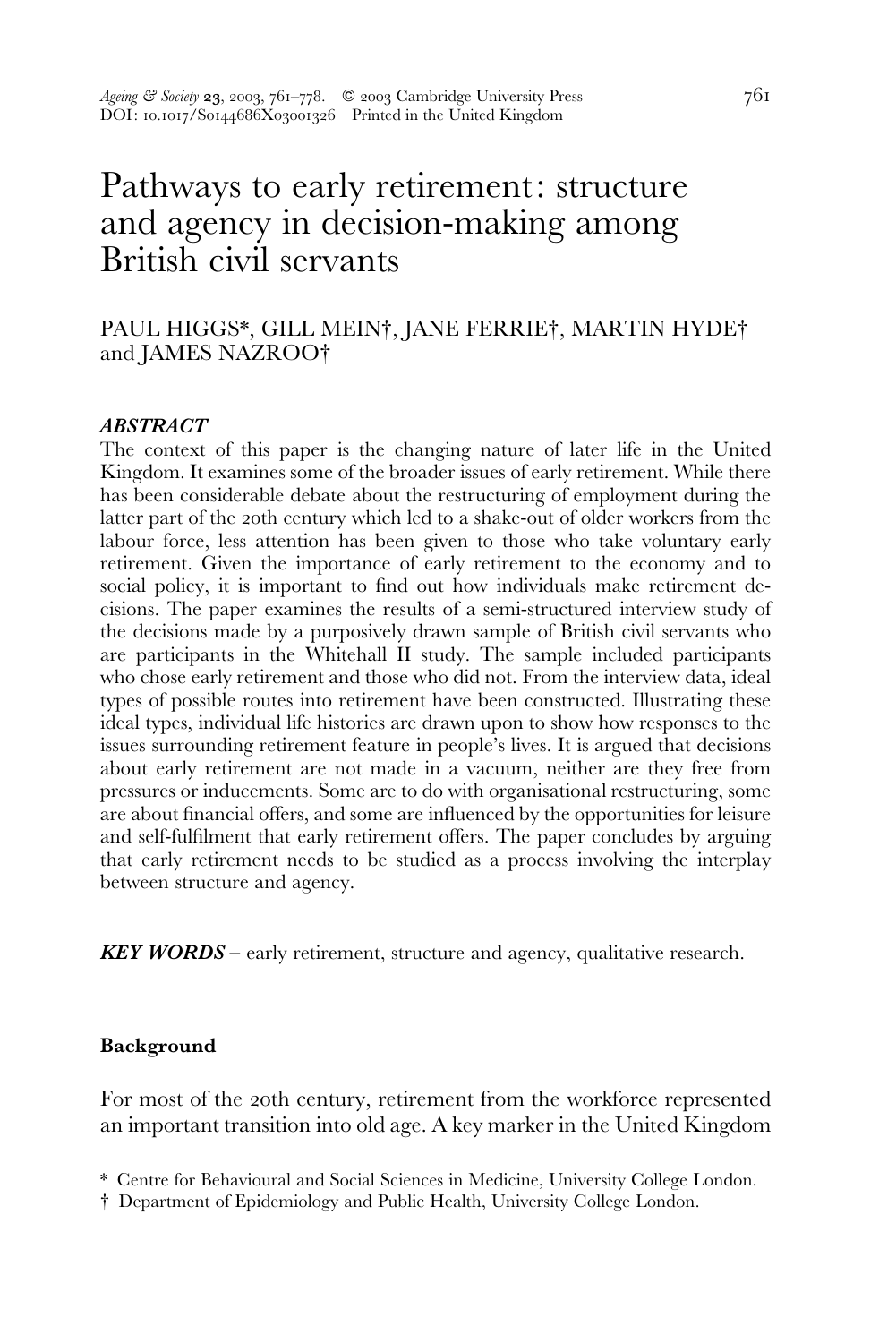has been the state retirement age, which has varied over time and between men and women. In the past it was set at 70 years for men, while currently it is 65 years for men and 60 years for women. The age for women will rise to 65 years by 2020. During much of the last century, many assumed that life after leaving the workforce would be bound up with infirmity and decline: indeed, it was a justification for retirement. As a result, being retired had primarily a negative status (Townsend 1981; Walker 1981). During the 1980s, there was evidence that some older workers were being made redundant in their late fifties and early sixties and were never expected to work again (Laczko and Phillipson 1991). These 'early exit' workers were treated as if they were already retired, even though they had not reached the statutory retirement age. Retirement, whenever it occurred, was seen as a marker of a decline in social position, income and health. This negative conclusion can be contrasted with the more positive assessments made by Peter Laslett, who argued that many affluent whitecollar workers approached life after work as a period for leisure and selffulfilment (Laslett 1989; see also Blaikie 1999; Phillipson 1999; Higgs 1999; Gilleard and Higgs 2000; King, Warnes and Williams 2000). In these writings, later life is identified as a period of opportunities, not of inevitable decline and dependency. The alternative representations have coincided with increases in life expectancy and improvements in the health of the older population. The connection between leaving the workforce and dependency (whether physical or financial) is no longer axiomatic; instead, there is now at least the promise of a 'third age'. Individual trajectories of retirement represent the outcome of these now varied social and personal pressures. This paper seeks to examine some of these issues, using a qualitative study of British civil servants.

### The civil service

The civil service is one of the largest employers in the United Kingdom. In 1999, it had 460,000 staff, down from the 732,000 staff employed in 1979 (Government Statistical Service 1999). The civil service was for long immune from the direct pressures of the market place: it offered job security and good conditions of service. Much of this changed during the 1980s, however, when the public sector was subject to challenges from the private sector (Foster and Plowden 1996). A 1986 report, Using Private Enterprise in Government, recommended an examination of all government work to determine whether it could be improved by transfer to the private sector or abolished altogether (National Union of Civil and Public Servants 1991). By the end of 1997, many public utilities had been privatised, and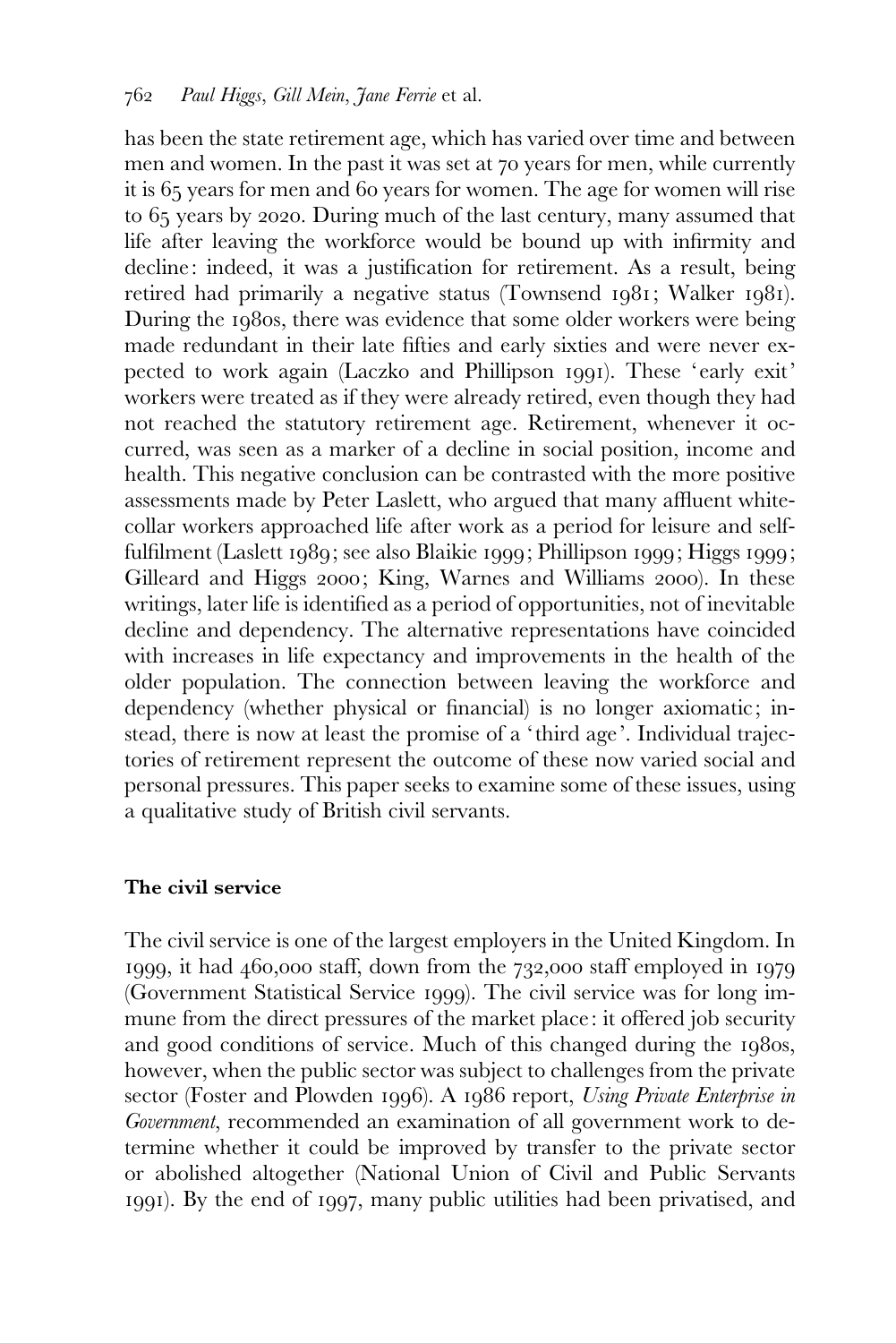privatisation was being introduced into health care, education and local government. The civil service was not immune, for some parts were privatised, such as the Property Services Agency (PSA), and it experienced staff reductions through redundancies and early retirements. A sense of job insecurity spread throughout the service.

At that time, employees approaching the end of their careers were offered enhanced financial packages to encourage them to retire earlier than the mandatory civil service retirement age of 60 years. Some who accepted the packages retired from work altogether, while others took the opportunity to work outside the civil service. During the period of the research, retirement at 60 years was the upper age limit for employment for a civil servant, although some continued longer if their job was regarded as essential or if they had insufficient years of service to be eligible for a (full) pension. The civil service pension is based upon years of service and employment grade on departure. Civil servants with 40 years service should receive a pension equivalent to about half their final salary. Departments are responsible for paying the pensions of their own staff, except that if retirement is on medical grounds The Treasury meets the cost. Consequently, not only is medical retirement a health issue, it is also one of financial responsibility. In addition, the pension of an employee who is medically retired may be higher than an ordinary pension (to allow for medical care costs).

### Methods

The Whitehall II study began in 1985 (Marmot et al. 1991). All employees aged between 35 and 55 years in 20 London-based civil service departments were invited to participate. Since 1985 the study has collected from the panel of participants information on personal characteristics, health, work circumstances, social life, family and relationships, as well as physiological and health-related data.

The analysis reported here uses a group of 60 participants from the Whitehall II study who participated in semi-structured interviews about retirement issues (Mein et al. 1998, 2000). Participants were over 55 years old and had variously taken early retirement, retired at the normal age, or were still working. Respondents for the interviews were purposively selected, by retirement status (still working, normal or early retirement), occupational grade (administrative, professional/executive, or clerical/ support) and gender. Respondents were also selected by marital status, accommodation arrangements (living alone or with others), and presence or absence of long-standing illness.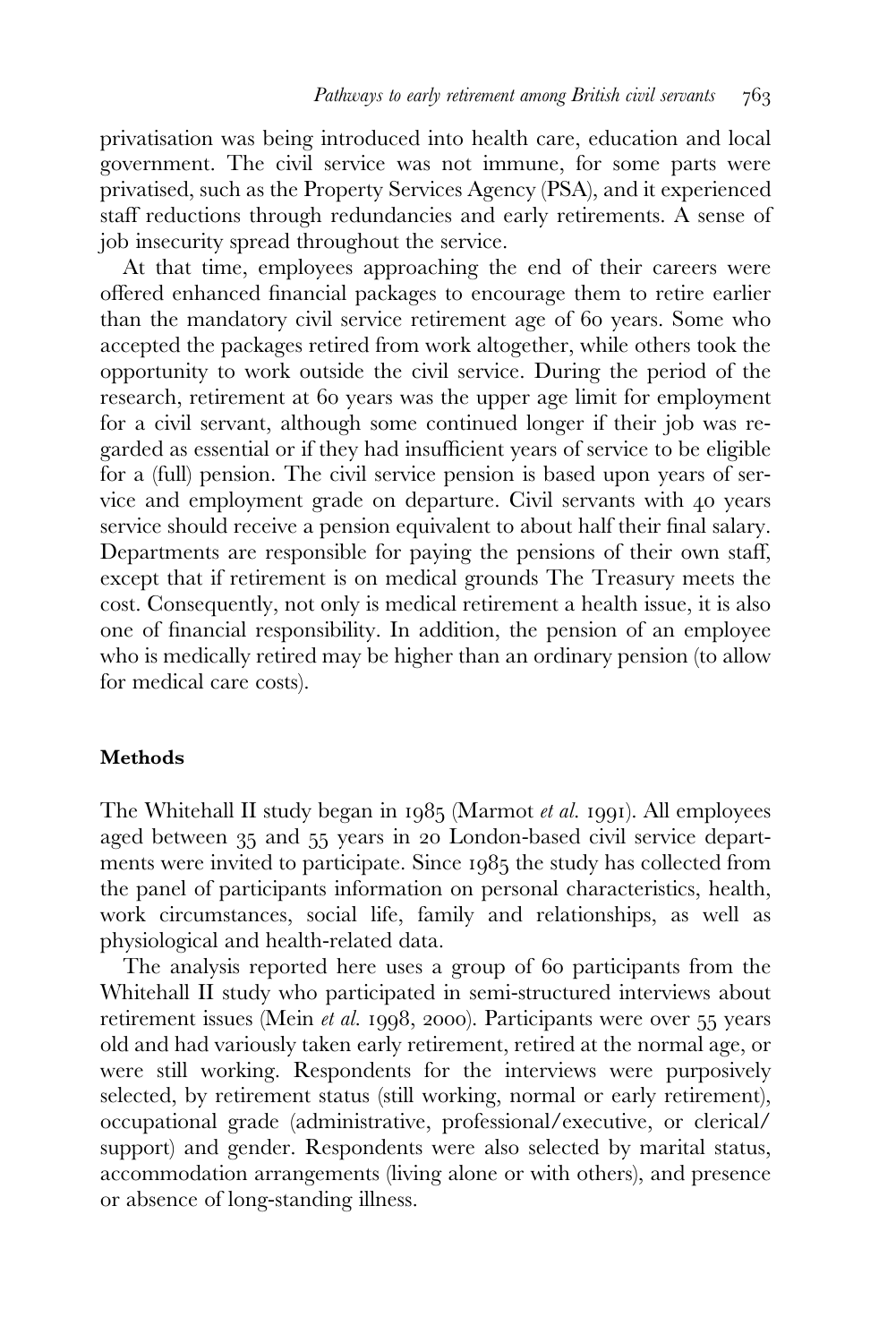### 764 Paul Higgs, Gill Mein, Jane Ferrie et al.

The topic guide for the semi-structured interviews was based on findings from a focus group, which was held with eight civil servants who were at different stages of the retirement (or early retirement) process, and who discussed some issues that arose from a literature search. The topic guide contained questions that took people through their work history and the process of retirement. This included their history of work in the civil service, planning for retirement, present experiences of work and retirement, and expectations of their future as a retired person. They were further asked how they had prepared for their retirement and why they had decided to retire at a particular time. Individuals who had retired were asked to describe what changes they had experienced since retirement in their income, health, diet and lifestyle, and how these changes had affected them. Participants were asked to describe or recall their pre-retirement expectations and, if appropriate, to expand on how their present experiences in retirement matched those expectations. The retired respondents were also questioned about how they felt they were coping and adjusting to retirement and, finally, about the advice that they would give to others about to retire. $<sup>1</sup>$ </sup>

To organise the material from the interviews, the concept of 'ideal types' (associated with the Weberian tradition of interpretive sociology) was utilised as a form of 'classificatory abstraction'. As Becker (1998) wrote, in the ideal type an 'idealised' version of reality is constructed in order to emphasise essential features. We have followed this approach in examining the issue of early exit from or remaining in the civil service. Using a template of the choices about retirement that the respondents made (or intended to make), seven ideal types were created (Table 1). These have been described and contextualised using the data from individuals' responses to elucidate the interplay between structure and agency.

### Ideal types of early retirement decisions

### Financially attached to work

Some civil servants remained in the service until the mandatory age of retirement because they could not afford to retire earlier, some specifically to ensure they had a fully-funded occupational pension. Others had particular financial commitments, such as school or college fees for their children, non-working spouses, or elderly relatives. Typically, such individuals would not have sought, nor have been offered, a sufficiently attractive financial package for early retirement. One example was Mrs A (59 years), who had worked in the professional grade for 29 years. She had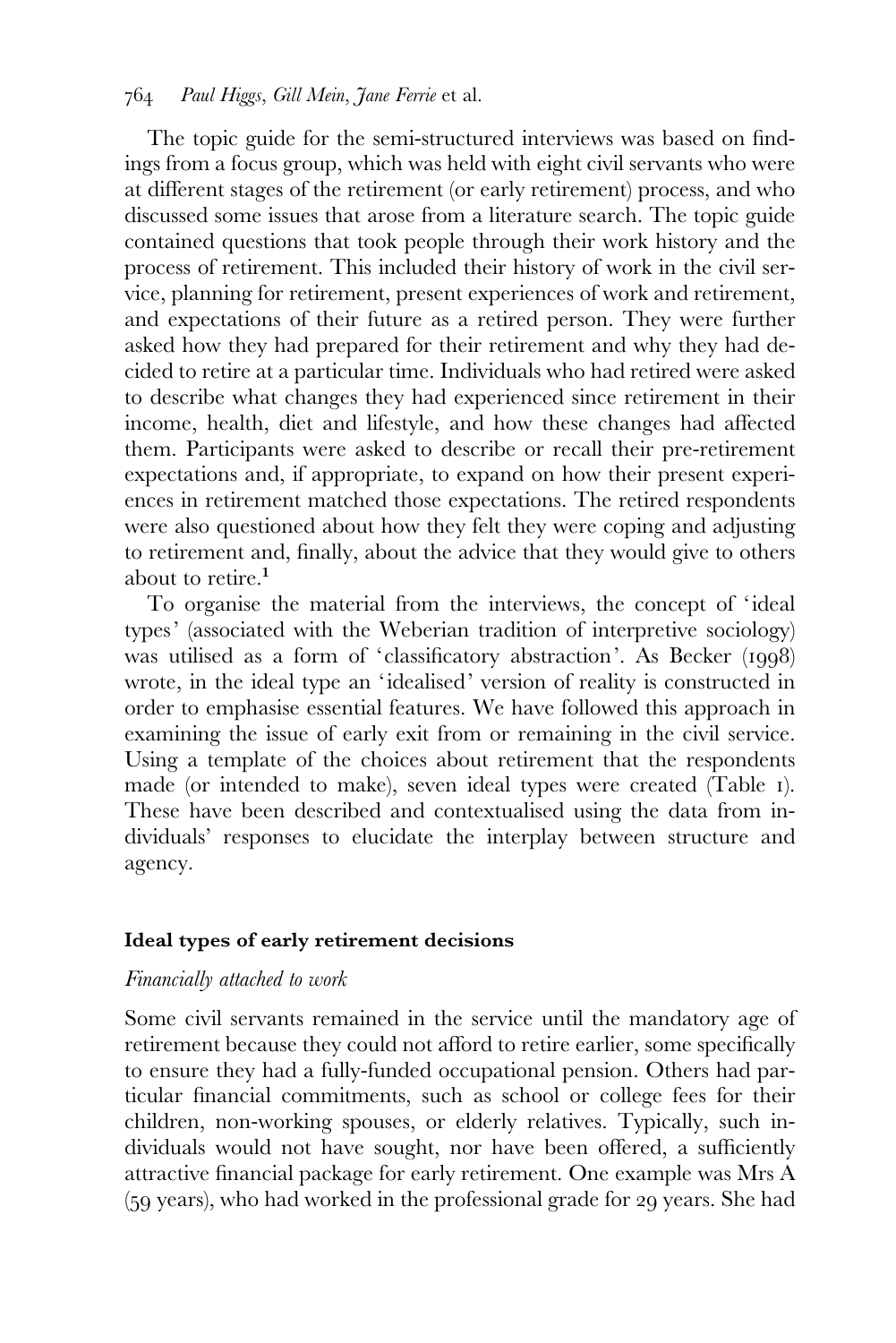| Ideal type                   | Characteristic or attribute                                                                                                                          |
|------------------------------|------------------------------------------------------------------------------------------------------------------------------------------------------|
|                              | Remains working because:                                                                                                                             |
| Financially attached to work | Has financial commitments, needs fully funded pension                                                                                                |
| Enjoys work                  | Is satisfied with work, difficult circumstances at home,<br>lack of a non-work role                                                                  |
| Traditional work ethic       | Believes one works until normal retirement age, could afford<br>to leave work, does not question leaving early                                       |
|                              | Leaves work because:                                                                                                                                 |
| Financial exit               | Has been offered an early retirement package, the benefits of<br>the package outweigh the benefits of staying at work,<br>has a fully-funded pension |
| Third Age exit               | Has been offered an early retirement package, have reasons<br>outside work environment to encourage leaving                                          |
| Work dissatisfaction exit    | Dislikes job or changes within civil service                                                                                                         |
| Poor health exit             | Illness or disability of self or dependent                                                                                                           |

T ABLE 1. Ideal types of early retirement decisions

been divorced for 10 years and had had many financial problems associated with mortgage repayments on her home after the divorce. Her options for retirement were limited by gaps in her pension contribution record, for she had stayed at home to look after her children for 13 years. She was also affected by having been a 'working married woman', which for several years prevented her contributing to the civil service occupational pension scheme.<sup>2</sup> Consequently she was worried how she would cope financially when retired. Mrs A hoped that by staying at work until 60 years of age, and by making additional pensions contributions, she would not have to work when she retired:

If finances get fraught I might look around locally, but I am not planning to doing any high-powered work of any sort; I would just look for something to supplement the income if need be. But I hope I don't need to.

Another example, less structured by gender, was provided by Mr J, a senior civil servant who was aged 59 years when interviewed. He intended to retire at the mandatory age of 60 years although he would have preferred to remain employed until he was 63 years. He had been offered a 'quite attractive' early retirement package, but chose not to accept it. Mr J also illustrated the impact that high incomes have on retirement decisions. He needed to keep at work partly because he had two financially-dependent children at university, but also because he enjoyed the standard of life that his salary gave him.

I'll be putting the lad through three years at university. Come on, my pension as a senior civil servant, there's my wife working, there are people putting children through university that earn a damn sight less than I will get for my pension, so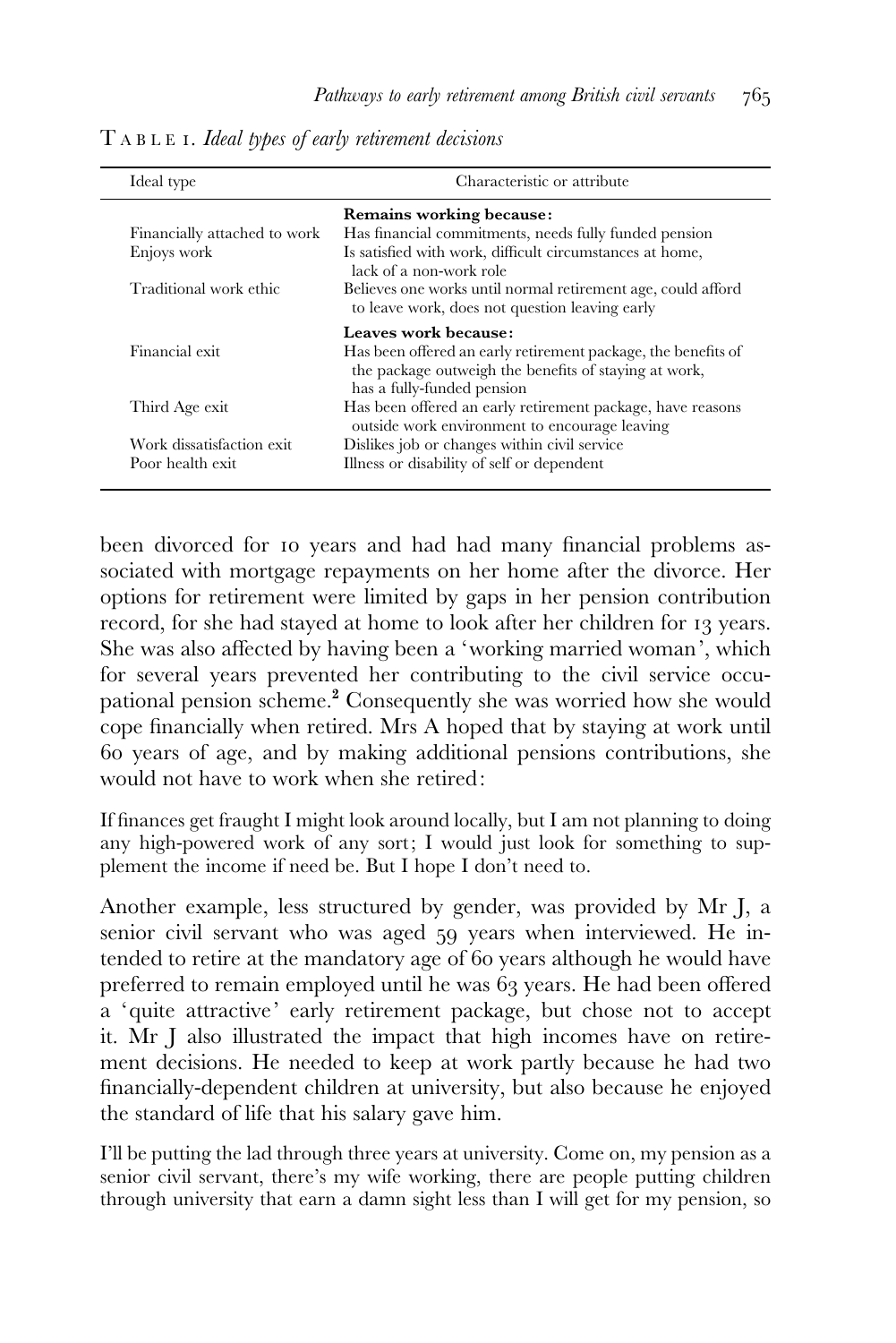I've got to get this into perspective. On the other hand, I'd still like to maintain something of the standard of living to which I've become accustomed.

# Enjoys work

The second ideal type characterises the respondents who reported that they were staying at work because they found working in the civil service engaging. One example was Mr B (59 years), who had worked in an administrative grade for 40 years. He had had a varied career that had included overseas posts, and described his current job as 'brilliant' and his whole career as 'outstanding'. He said, 'I've been paid to do my hobby every time'. Strongly hoping that he would still be involved with his job voluntarily after he had retired, he was not negative about retirement, which he looked upon as an opportunity to do other things. He was not driven by the financial consequences of retirement, as he believed that the fall in income would not significantly alter his quality of life. He had not considered taking early retirement, for he could think of nothing that had given him as much pleasure as his job.

Some individuals described difficult or challenging circumstances at home that made the workplace attractive. Several of the interviewees were worried about spending more time with their spouses after their retirement. Mrs B chose to stay working because she enjoyed her work, and when she retired she would be the principal carer of her chronically sick husband. Mr A claimed that he did not know how he would manage without employment, as work was such an important part of his life.

My apprehension was that I wasn't going to be as happy retired as I was working because I enjoyed work. It was just [that] I felt that life was not so satisfying without work, because work had become a big part of my life.

Typically, these individuals remained working until the mandatory retirement age (and many expressed the hope that they would be able to continue working beyond this age) even though they were financially secure enough to retire early.

# Traditional work ethic

This group comprised those who simply did not contemplate leaving work before the mandatory age of retirement, despite having the opportunity even of a full pension. Typically they viewed their work as the main part of their life, and saw early retirement as only appropriate in cases of ill-health, disability or misfortune. Mr C retired at the mandatory time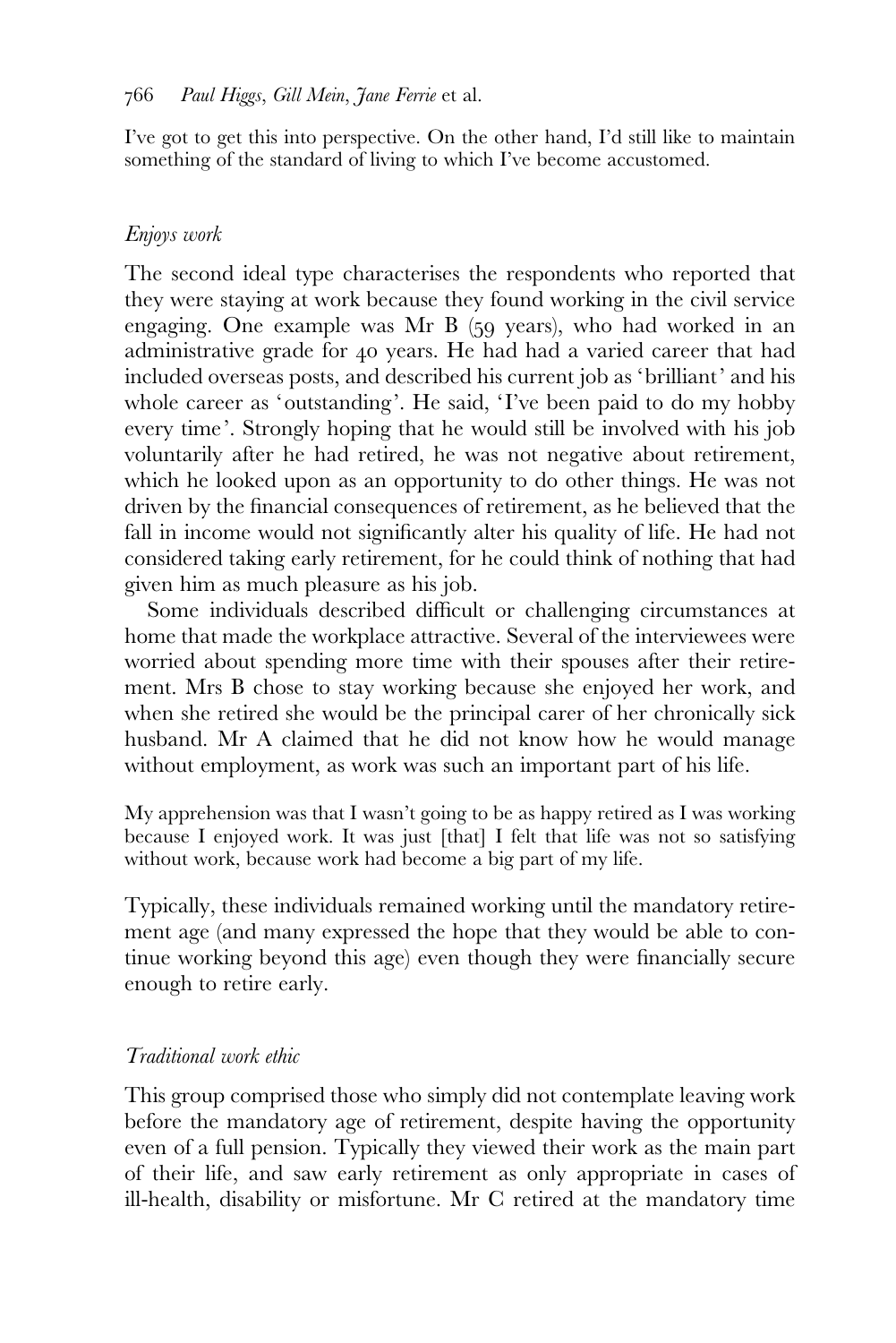following 38 years in the professional grade. He was single and lived alone. Following a re-organisation before his retirement, his job was expunged. He described his hurt feelings as he learnt from a friend that his speciality was being phased out, and he said, 'the work I was doing all those years had been virtually quashed'. Despite this, he did not consider early retirement because he believed that the 'usual' age of retirement was 60 years. He accepted a transfer to an administrative job away from his speciality. Mr C was not worried about his income and had not had financial problems since he had retired. He was stoical about retirement: ' I was 60 and that's when they push you out, you see'. He summarised his approach: 'So you just fall in place. You're 60, you retire, and there's no discussion'.

### Financial exit

This ideal type describes a group who left the civil service with early retirement payouts, and a few who continued working after they had left. Many left because of the inducements, some because they had financial commitments, such as a mortgage or dependent children, that the package solved. Mrs D (58 years), a senior civil servant, was offered at 57 years of age a very generous financial package, including a bonus, to leave the civil service with help to complete her occupational pension. She happily accepted this, and readily stated that it was 'the size of the package' that influenced her decision. Like many women who had taken time off from paid work to look after children, she needed to make up years of pension contributions. She explained: 'So I started buying the years, well, really quite late, so as soon as the package came along, and they agreed to make up, well, they made up six years'. After taking early retirement she set up her own consultancy business so that 'I could earn enough money with the pension I get for the next few years and then I shall gracefully retire altogether'.

Although the offered financial packages were not always large, they were a sufficient incentive for those capable of, or hoping to find, other paid work outside the civil service after (early) retirement. Some participants planned to work following retirement. Mr E, a civil service messenger, had accepted the early retirement financial package because he needed cash for a mortgage.

Well, in the end I was working it out, so I took early retirement. I took as much cash as possible … I don't get my pension until I'm 60, I took it in cash instead you see, in cash in lieu, so I got a lot of cash out. Well I got, 'cause I ain't no money then, you see, when I come out, still spending all my money I was.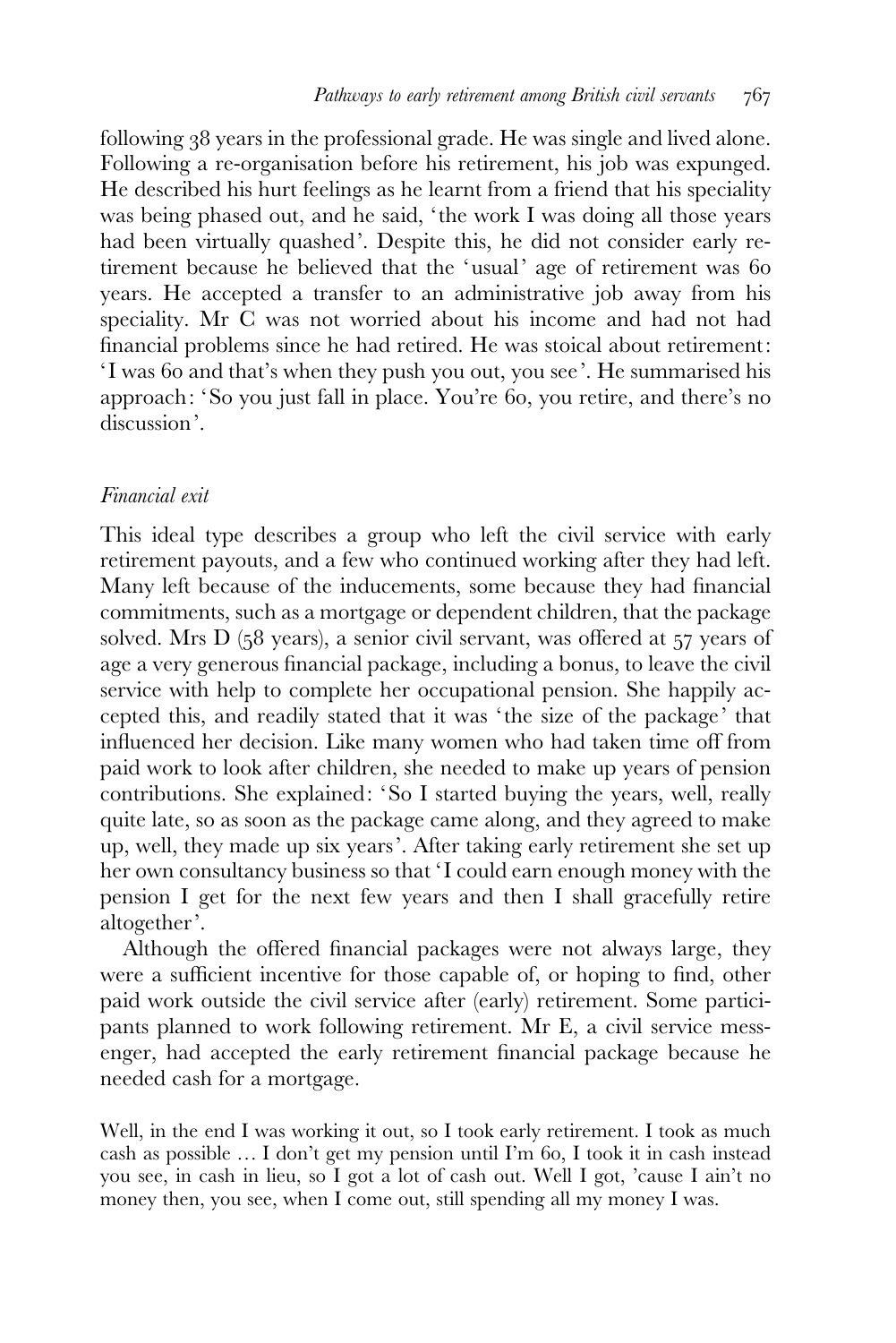He also knew that he had to continue working for several more years because his mortgage would close when he was 75 years old. Consequently at the time of interview he worked as a security guard.

# 'Third age' exit

This ideal type describes those who took early retirement to become more involved in outside interests and hobbies. Instances included involvement with voluntary groups and charitable work, spending more time with relatives and friends, pursuing hobbies or relaxing. Individuals in this group were likely to be dissatisfied with their job and to see no reason to continue working. Unlike the 'financial exit' group, however, they mainly wanted to leave work because there were many things that they wished to do. The offer of a good early retirement financial package meant that they could afford to retire early and do those things.

Mrs I, for example, a married woman who had worked in the civil service for 22 years, had refused promotion because it was to a more demanding position and she did not want her life to revolve around work. She had wanted a job that she could cope with, to work with people she enjoyed, and just to go home at the end of the day to do her country dancing. Mrs I said she was not a 'career person'. She started job sharing to reduce her hours at work, but was not very happy with the arrangement and decided to retire early. Her concerns were partly about wanting to spend more time with her grandchildren. As she put it, 'I should be at home with the grandchildren. I shouldn't be here in an office'. Retirement offered much more than grand-parenting. Not only did she talk about participating in the Ramblers' Association and Scottish country dancing, Mrs I was also positive about her post-work life: 'I would say our lifestyle has improved, because, well, when you were working you couldn't get the time off to do anything much, and we have spent a lot on holidays'.

Dissatisfaction with work was not the only reason for accepting early retirement packages. Some, such as Mrs L, a messenger, enjoyed their work but wanted to get more out of life. She had taken up driving at 59 years of age and in the week of the interview was to take her driving test. Explaining her decision, she said:

I mean, I've always envied people, you know, when I've seen ladies just jumping in the car and off they go, and I thought to myself, shall I have a go at that ? 'No, I won't. Not at 59, I'm too old.' And then I thought, 'no, I'm not going to say that I'm too old: I'm going to have a go'. So I sent away for a provisional licence (laughs) and I started in September, and as I say, I've got my test on Thursday.

Mrs L described herself as 'a lady of leisure really' and focused on the essence of the third age. For her the main difference in her life in retirement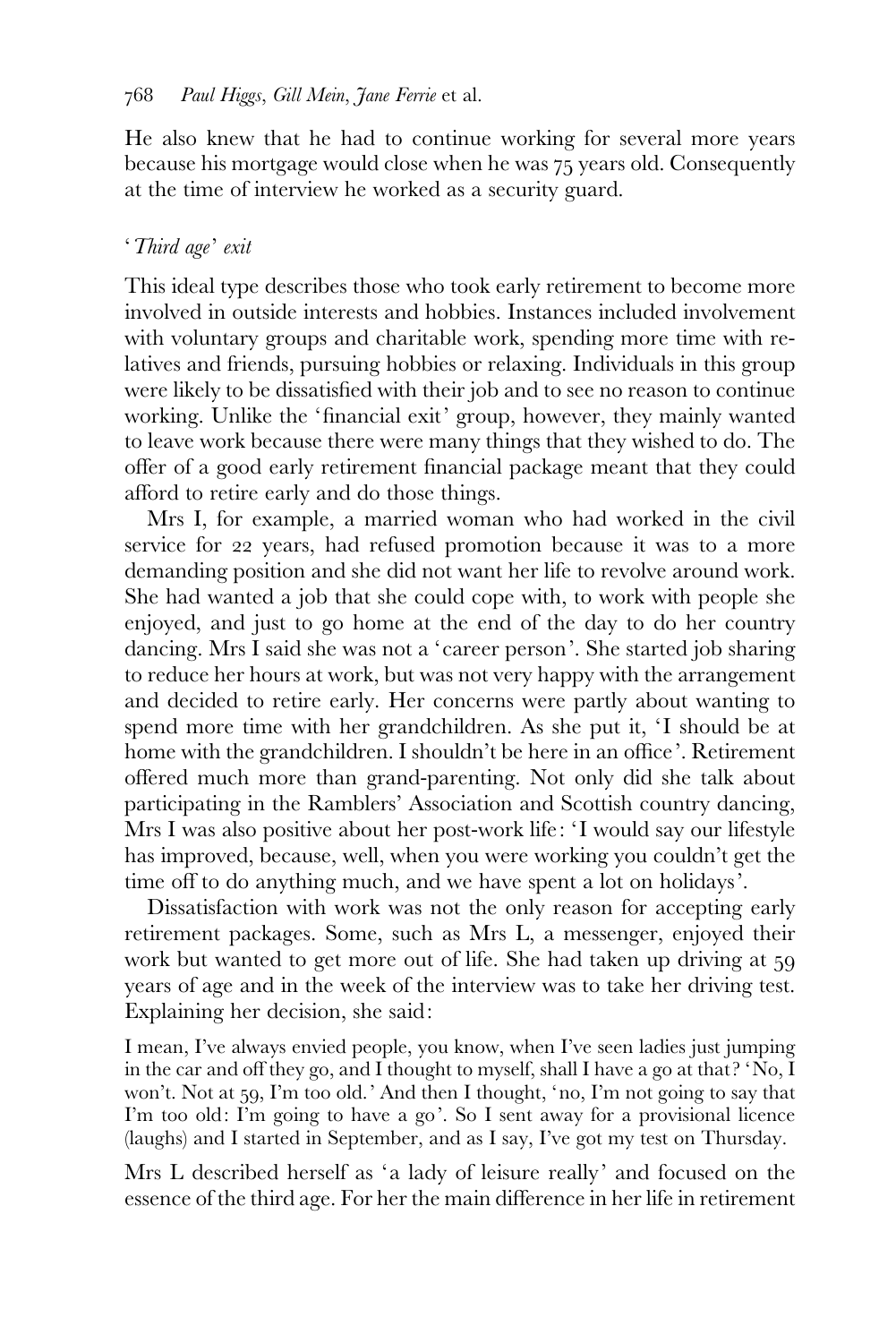was that, 'when you are working you have to do the job, when you retire, you do what you want to do, you haven't got to do anything have you really'.

# Work dissatisfaction exit

This ideal type describes those who leave as a result of dissatisfaction with work. Several respondents did not like the changes brought about by the reorganisation of the civil service. Mrs H, a middle-ranking civil servant, had worked in the service for 32 years and had retired early at 57 years of age. She had enjoyed her job until her department was relocated to a different area. This lengthened her journey to work, and she found that she returned home so late that she was unable to continue evening classes. She decided that she was not prepared to spend extra time travelling, and retired early. She had previously twice applied for early retirement and had not been selected. Describing the organisational and technological changes in the civil service, she said:

Well it is quite stressful that constant change, because you would get used to one thing and then it would change to something else. The methods would keep changing – roles would keep changing – I mean even the technical side kept changing, and it still is. I mean, I was talking to someone only on Saturday, who is still there and he was saying, you did the good thing, didn't you, getting out.

Others such as Mrs E, a clerical worker, decided not to stay in their job even though she was asked to stay another year. She cited the impact of computerisation as the main reason why she left after 21 years:

I know I was quite pleased to get out of it because they went on computer and I'm afraid I'm not very good with computers (laughs). I don't like computers very much. I mean I used to do it, you know, and we had, we had to learn about it, but if it went wrong, I was always shouting help!

# Poor health exit

This ideal type refers to someone who leaves work because of their own illhealth or disability, or because someone they were responsible for was ill or disabled. Retirement on the grounds of ill-health is funded by The Treasury. Consequently, very few civil servants are retired on these formal grounds. Some whose health was suffering used other routes to stop working early. Mr H, a middle-ranking civil servant who suffered from claustrophobia which made him very anxious when travelling to work by train, took early retirement at 58 years of age:

With the old [carriage] doors, if I needed to, I could get down on the track, but the new ones you can't open and I feel trapped and I found that very stressful, and travelling by train was getting worse.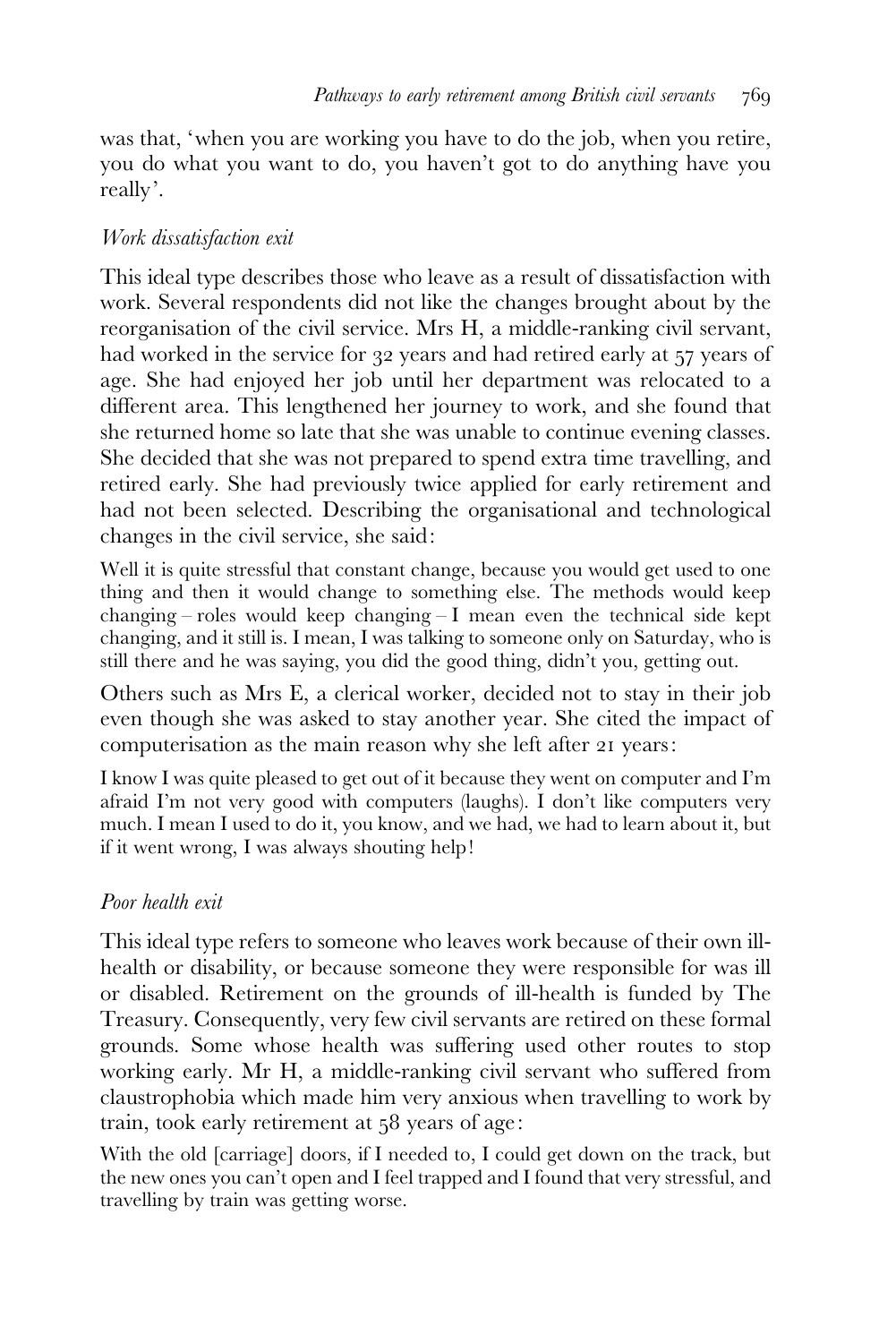Most respondents with ill-health (some reported a long-standing illness) said that ill-health and caring responsibilities had not pushed them into early retirement, although others said that retirement at 60 was welcome. Mrs N, a senior civil servant, had worked in the service for 10 years, had suffered a long-term illness for 30 years, while her husband, for whom she was the main carer, also had a chronic long-term illness. She could have asked to work longer than the mandatory retirement age (because her short service meant that she did not have a full pension entitlement) but she chose not to. She did not cite health as a reason for wanting to retire, although she knew it would be an issue in the future. She explained:

If I had been given the opportunity to stay on, I wouldn't have done it, because I am now certain that there are situations which have got to be faced up to at home, and we have been living on a knife-edge in terms of my working. … I don't make a general thing of it in the office, but it is known that I think that I have [chronic condition], and certainly everyone knows that I have got a problem. I used to be completely mobile and now I am going round with a stick, and therefore there aren't the pressures, to, for example, go to Brussels, or to go away etc. And I don't feel that I could, so to speak, say that, yes, I want to continue for another five years, if I wasn't prepared to go away, and I would just worry now. I mean the times I have actually been away, I am certain my husband has been absolutely fine, he's coped perfectly alright.

### Connections between ideal types

In presenting the ideal types, the complexity of the decisions facing many civil servants as they came up to retirement age has been illustrated. The change in the civil service over time, and the various packages on offer, make every individual's situation and choice unique. Consequently, some members of the sample cross-cut the ideal types, some because the periods of early retirement were quite short given the time to process their applications. Another factor is that the mandatory retirement age at the time was 60 years (which for men was five years earlier than the age of entitlement to a state old age pension). Some respondents retired at the normal civil service retirement age of 60 even though dissatisfied with their work. Mrs E decided not to continue in her clerical job after 60 years of age even though she could have done so, because of the new technology and the need to retrain to keep up. Others enjoyed work and did not want to take early retirement although they could be seen as enjoying all the attributes of the third age. Mr J, a retired senior civil servant, organised his life around his yacht, and could have retired early on account of his overseas service, but he chose to stay on until 61 years of age and only left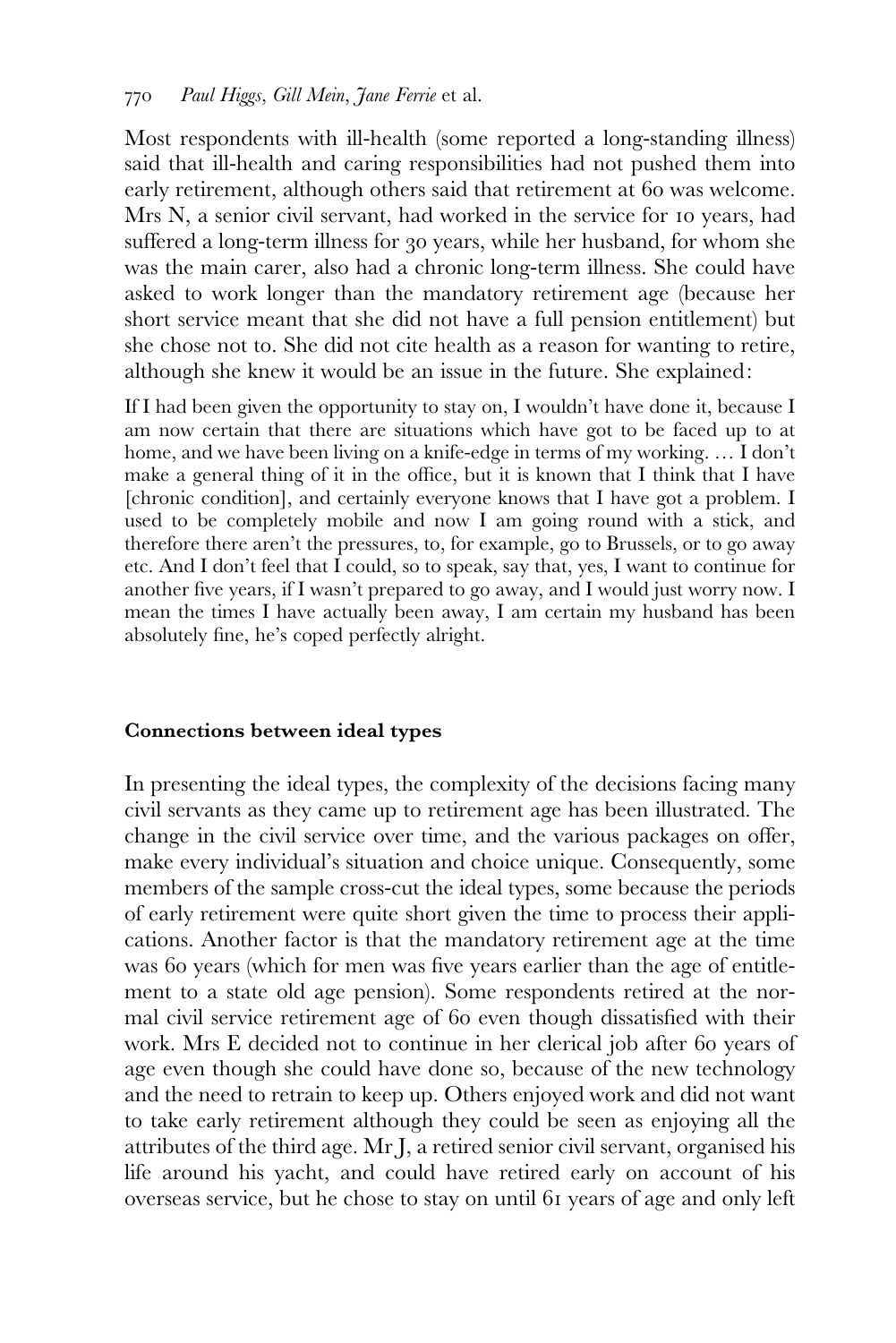because he felt that he was 'in other people's way'. The ideal types were developed to help us to understand the forces operating on civil servants rather than to be exhaustive of all their individual decisions.

### Discussion

Some commentators have suggested that until the 1980s a common view was that early retirement was connected to ill-health (Parker 1982). During that decade, however, it became apparent that personal financial security was a prime factor in making early retirement decisions. In the United States, Kingson (1982a, 1982b) argued that poor health was the over-riding consideration, while Myers  $(1982a, 1982b)$  maintained that economic factors were most influential, as individuals reacted to national and corporate incentives. Myer's use of sensitive health indicators that took into account morbidity and health-limiting conditions led him to declare that economic variables played a more important role than health in early retirement decisions (Bazzoli 1985). Others showed that ill-health had a significant influence (McGoldrick and Cooper 1988; Diderichsen and Janlert 1992). Two models of early retirement emerged. In one, pertaining mainly to white-collar professional and managerial workers, the early retirement decision was dependent on a favourable economic outcome. In the other, more associated with manual occupations, the central feature of early retirement was adjustment to, and reconciliation with, a breakdown in physical health (McGoldrick and Cooper 1988; Diderichsen and Janlert 1992; Astrand, Isacsson and Olhagen 1988).

In accordance with the model for early retirement from white-collar positions, there was in our interviews a conspicuous lack of discussion of ill-health as a factor in the early retirement decision. None of the interviewees referred to physical ill-health directly, and when health problems were mentioned, they were generally described in terms of stress, most often attributed to adverse conditions in the work environment. It is possible that these results reflect a new pattern of early retirement in which mental health as well as economic considerations feature in the early retirement decision among white-collar workers. During the later 1990s, stress-related early retirement became increasingly common among teachers and other professionals involved in the direct provision of public services (Keel 1993). Changes in the demands upon and expectations made of civil servants may have extended this pattern into wider areas of the public sector such as the civil service.

Quantitative data, collected as part of the Whitehall II Study, reinforce this conclusion and suggest that the last occupational grade affects health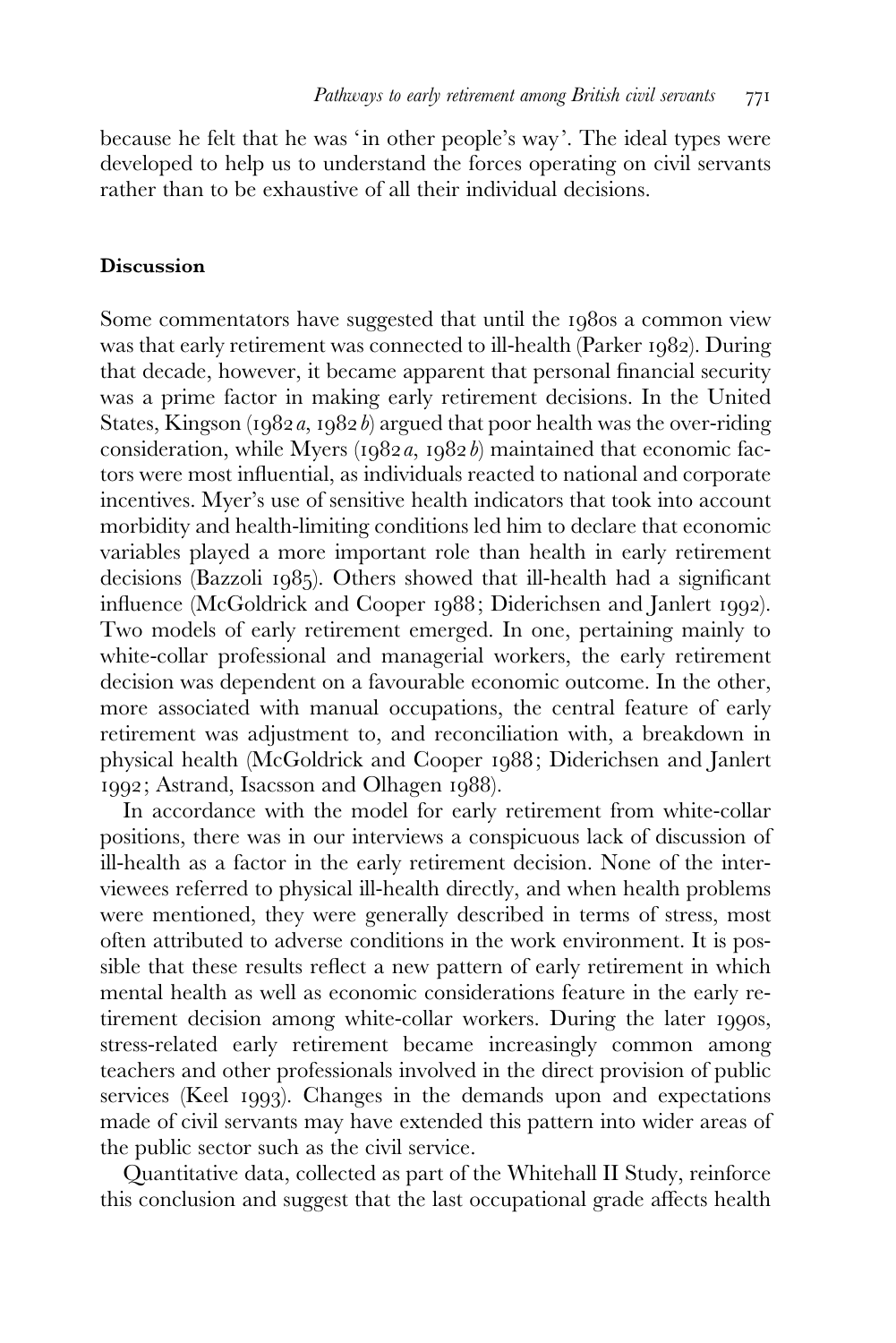in retirement even when health at work is controlled (Hyde et al. 2002). These results not only demonstrate the persistence of health inequalities in retirement but also point to the significance of the stresses and strains that build up during working life. Lower grade civil servants have less control and autonomy than those higher in the hierarchy, and they are exposed to greater stress and potentially worse health. Consequently, stress is identified as a reason to retire but is not seen by the respondents as ill-health.

# Structured dependency versus the third age

The sociological discussion of retirement and later life has concentrated on two themes: the structured dependency of older people in Britain and the United States versus the existence of a 'third age'. Structured dependency theory sees retirement as a structurally-derived phenomenon created by the need for mass labour market exit in rapidly changing economies. This had been recognised by earlier 'disengagement' theorists, who realised that retirement from paid employment left older people without either status or role. Structured dependency writers argued that the disadvantaged circumstances that older people found themselves in were neither about 'mutual withdrawal' from society nor the accidental effects of social policy. Rather, writers such as Townsend (1981), Walker (1981), Phillipson (1990), Vincent (1995) and Estes (1979) were at pains to point out that low status and poverty were the inevitable outcomes of making the retired 'structurally dependent' on pensions or welfare benefits. A key factor in this process was the low level at which pensions (particularly state pensions) or welfare benefits were set.

The important implication for the findings presented here is that a structural rationale may explain why retirement is not sought by many workers, especially those at the lower end of the employment grade structure. As Hyde *et al.* (2002) have pointed out, it is unsurprising that, as with health, the financial outcomes of retirement reveal continuities between working life and retirement. Those who are well-off at work tend to be well-off in retirement. Attempts to encourage less well-off workers to take early retirement often promote a transition into a worse situation. As many writers have pointed out, the use of early retirement to 'downsize' an organisation is likely to have a negative effect on the participants' postwork life.

Among our respondents were individuals who had resisted the offer of early retirement because it would only have led to a worsening in their finances. Mr J described the early retirement 'offer' as attractive but said that he liked the standard of living he had when working, and also that he had two financially-dependent children at university. Others accepted the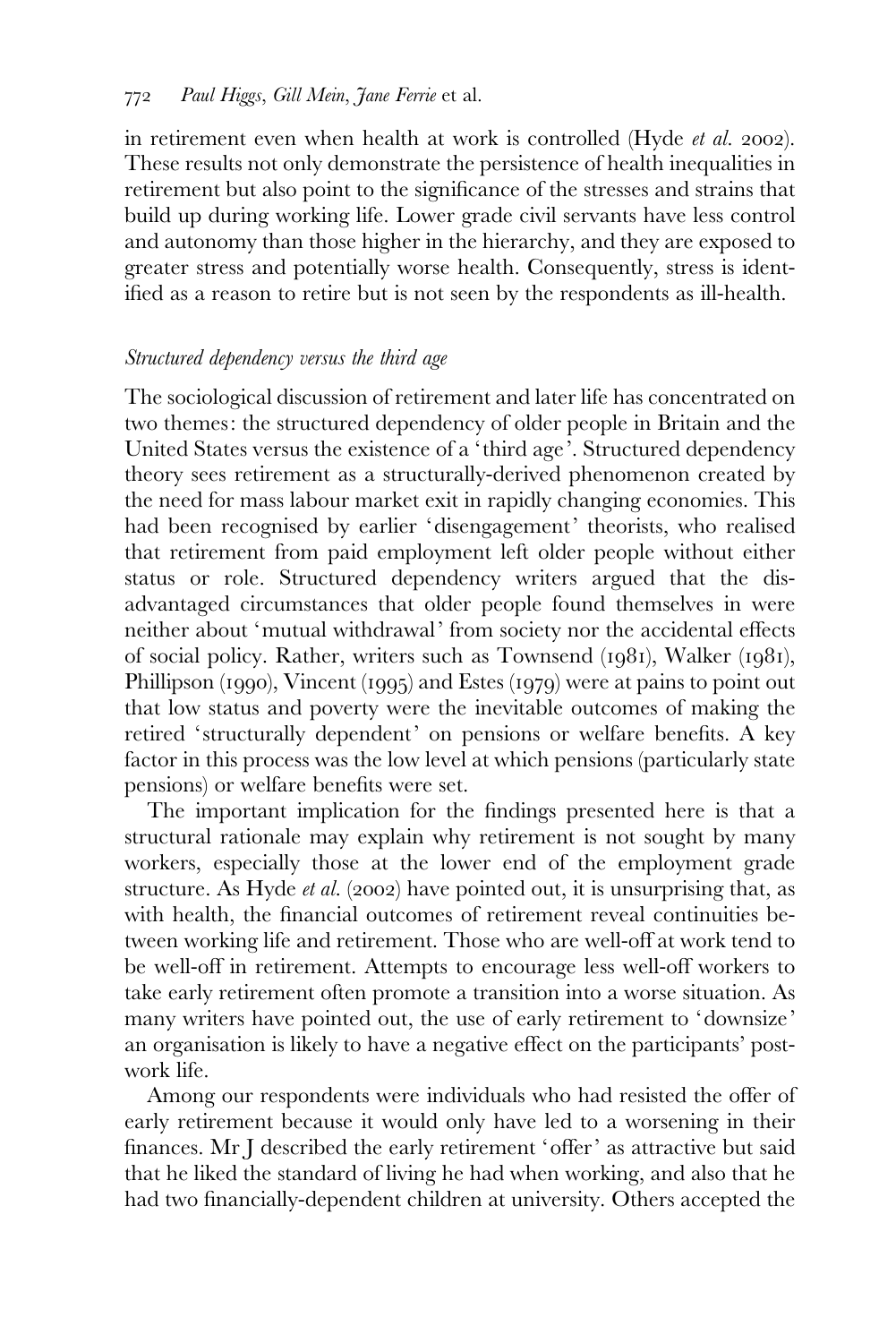offer because it solved a current financial difficulty, but were under no illusions as to their fate once they had left the workforce. For example, Mr D, who shortly before the interview had taken out a mortgage that committed him to repayments until 75 years of age, accepted the retirement package because it provided a lump sum. There were others for whom the civil service career structure offered stability in their lives that would disappear after retirement, and this was the basis of resistance to offers of early retirement. Mr A, a senior civil servant, who retired at the normal time, put it like this:

But my apprehension was that I wasn't going to be as happy retired as I was working. Not because of the pressure but because I enjoyed work. It wasn't the unknown – it was just I felt that life was not so satisfying without work because work had become a big part of life.

The other main construction of retirement can be generalised as the 'third age'. As stated earlier, this position is most closely associated with the treatise developed by Peter Laslett (1989, 1996), which presents retirement as far from negative and an opportunity for the 'crown of life'. Drawing from diverse evidence on population ageing, improved health and the spread of prosperity, Laslett argued that during post-work life, individuals are free to pursue their own projects and enrich society in the process. While Laslett's position was the most fully elucidated and was based on the British experience, American writers have elaborated similar themes. Their approach has been more materialistic and more focused on the experiences and wealth of the 'baby boomer' generation (born roughly between 1945 and 1965), but reaches similar conclusions about the potential of later life (see Gilleard and Higgs 2002).

To these positions must be added writers concerned with the break-up of the stable lifecourse, such as Featherstone and Hepworth (1991), Giddens (1994) and Vincent (2003). For them, the greater reflexivity of society means that later life can no longer be considered a residual category. Instead, the lack of age stratification and the retreat of the welfare state may lead many older people into a more engaged lifestyle. Leisure pursuits can be enjoyed across a wide age range, and an individual's financial resource need not be dependent on the generosity of the government. Affluence may only be experienced by a minority of the retired, but there were exemplar individuals in our sample. They saw early retirement as a positive option. Being able to give up work with an adequate income allowed them to engage in the things that they enjoyed and which motivated them. Such considerations played a role in encouraging others to contemplate early retirement packages. The size and nature of the financial package was crucial in making their decision, but the prospect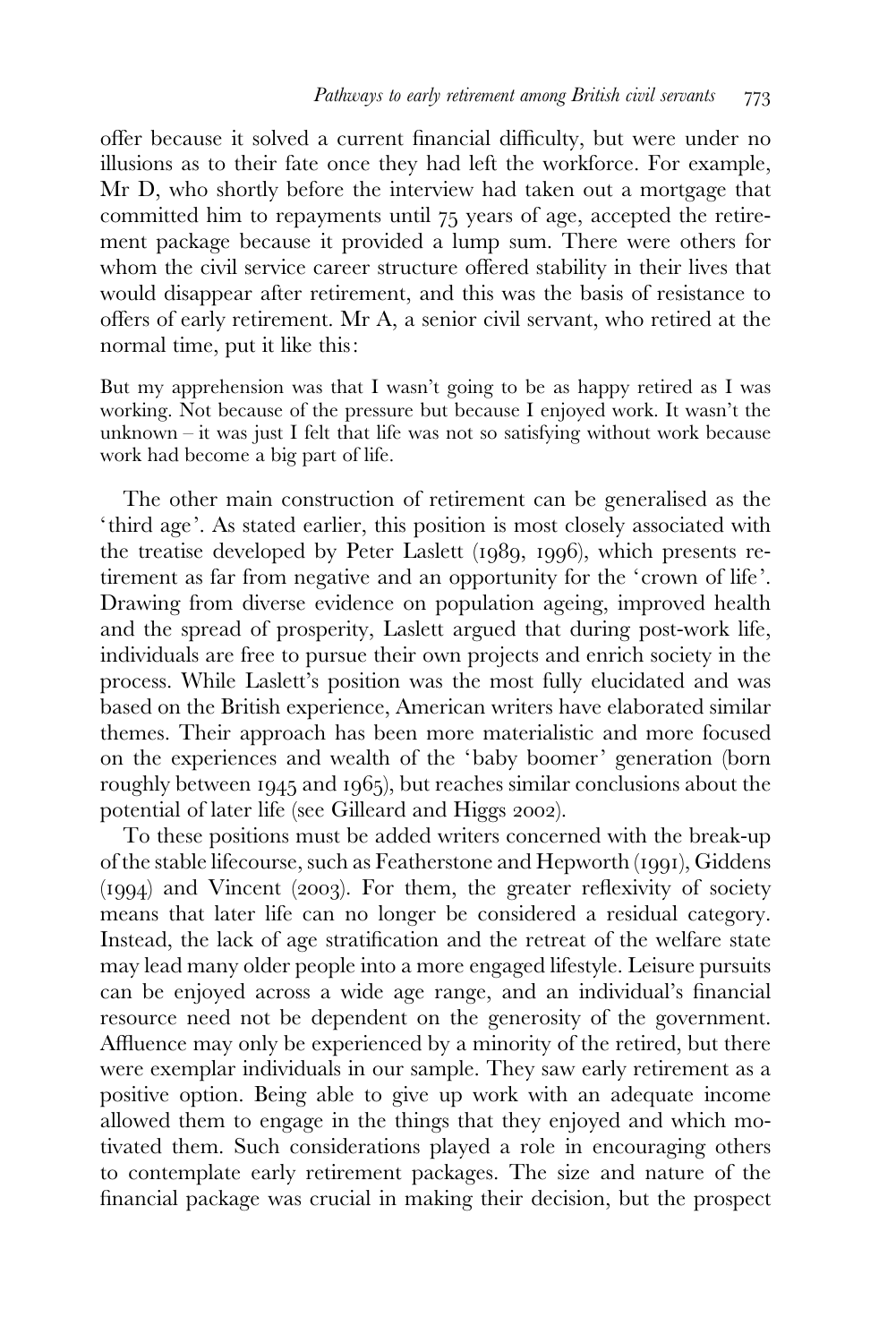# 774 Paul Higgs, Gill Mein, Jane Ferrie et al.

of not working for the civil service and of being able to do the things that they enjoyed also had an impact. For example, Mr O, a middle-ranking civil servant, was so dissatisfied with his job that when the early package offer arrived he accepted it. He said in relation to others who had taken early retirement:

Yes, [all the others] had gone, at the best time of their lives and I thought, hang on, I'm missing out on this!

The different reactions to the possibility of early retirement emphasises the importance of attention to the circumstances and prospects of those in different occupational grades. Hyde *et al.* (2002) reported that coming from the lower occupation grades has a negative effect on both health and the number of activities pursued.

# Were they pushed, did they jump, or did they choose?

The proposed ideal types were derived from the respondents' reactions to the process of early retirement. Their responses can be further analysed in relation to three questions: Were they pushed? Did they jump? Did they choose ? The questions throw light on how the decisions made by each respondent were reached, and imply a typology of cases. The distinctions among the three types are not absolute, but each category provides valuable explanatory utility. By being 'pushed' is meant that the offer of early retirement was accepted because it exploited a respondent's dissatisfaction with some aspect of work. Maybe the job description had changed, or work had become very stressful. Alternatively, it could be that an immediate need for money overcame a long-term disadvantage. Indeed, it could be that the package was not large enough to facilitate early retirement and the stressful conditions had to be endured until normal retirement.

' Jumping' refers to those whose acceptance of early retirement was mainly motivated by the nature of the package. This can be in terms of its monetary attractions, as with 'I'd be silly not to' or 'I might not get this opportunity again', or because the individual had made plans such as for alternative work. Those who can be said to 'choose' either continued working for positive reasons, or early retirement, did so to follow their interests. The act of 'choosing' may have involved a partial rejection of purely financial considerations in their decision-making. These three labels for the different influences and responses to the decision-making process reflect a deeper set of sociological concerns, namely the roles played by structure and agency in social processes: it is to these issues that we now turn.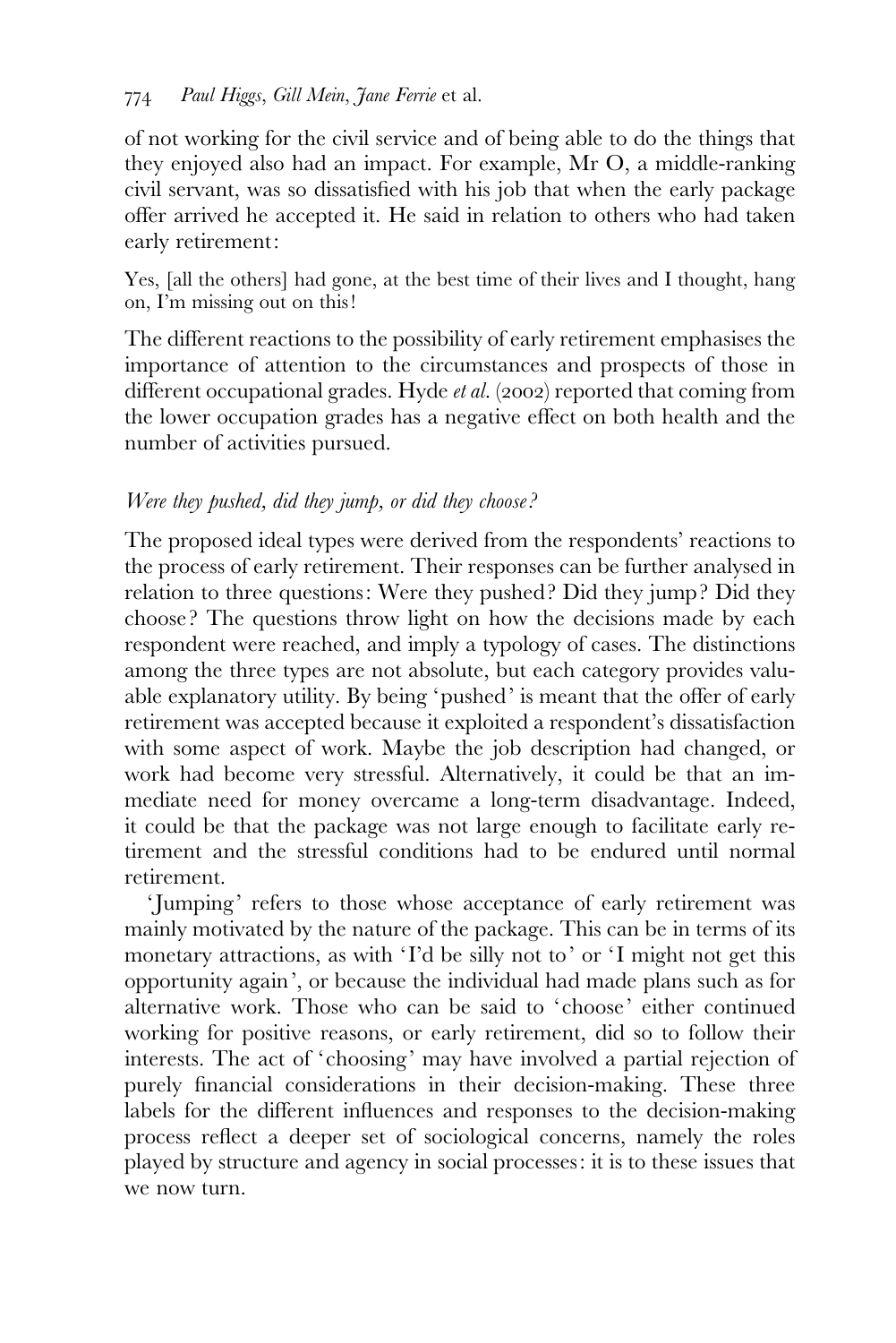### Structure and agency

The terms structure and agency have a long history in the social sciences and refer to the relative roles of social determinacy and individual choice and action (Giddens 1979). There are many different formulations of this relationship (see Walsh 1998 for a discussion). No particular approach is advocated here, except that there is always a tension between the two levels of social reality. Structures may influence an individual's actions, but individuals in turn influence the nature of structures. Without individual agency in the early retirement decision, it would simply be redundancy. In a similar fashion, without an early retirement policy it would be impossible to restructure the civil service except by mass redundancies. As such a policy was unacceptable, the interplay between structure and agency became important.

In this study, the financial offer to retire early exemplifies the action of structure. The financial inducement is clearly intended to produce exits from employment in order to restructure the workforce. Who is offered packages and what they comprise are adjusted as the employer ascertains just how much pressure is needed. The operation of such structural pressure is revealed by determining who is 'pushed'. The calculation can be made that the money offered as well as freedom from the job will be decisive. The leaving group have limited room for manoeuvre, although the choices facing those who 'jump' are distinctive. The precise form that the offer takes makes all the difference; the better the package the better the response to it. This could be seen as the operation of structure on the individual, but could also be seen as the exercising of a certain amount of agency – how to get the best possible deal becomes paramount.

Agency in these circumstances could also be identified as choosing not to do what is wanted of individuals. For those who 'choose' to remain working it could be that the nature of the early retirement package plays little role. Those who stay because of their identification with their job, and for whom no package is acceptable, are exercising agency (although it is recognised that the distinctions between the categories may be blurred). Individuals wanting to change life direction by retiring early may be influenced by the packages on offer, but may have already taken the decision to leave regardless of the offer. They sign up to what they see as a windfall or bonus. Those who leave because of the package may also find that they are enabled to pursue interests that had not played any role in their decision-making.

This discussion of the relationship between structure and agency tells us that the motivations for early retirement need to be seen as more than a simple economic judgement. The money on offer for early retirement is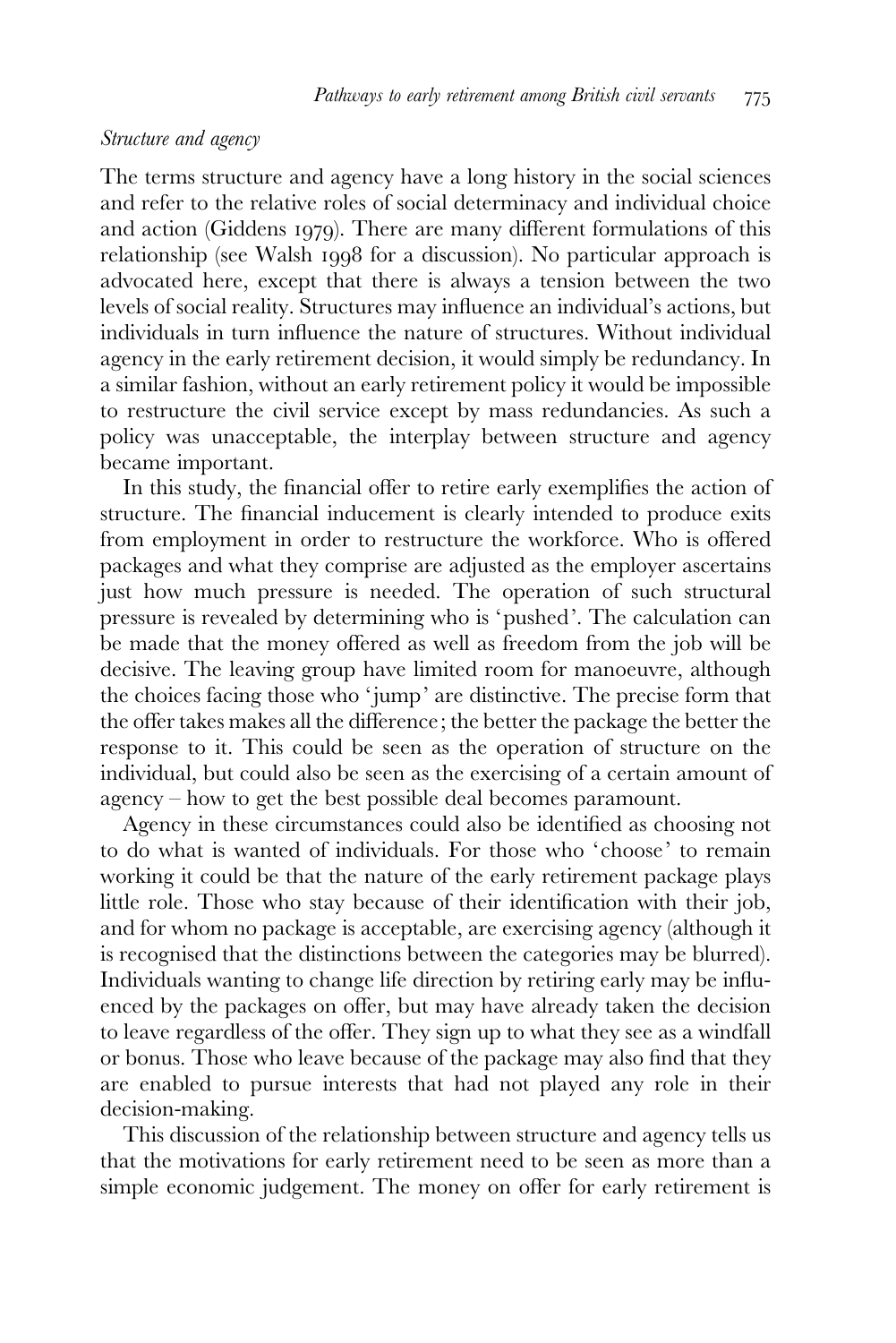not the only factor influencing decisions. Agency also plays a role and needs to be taken into consideration. This is particularly important when the cultural space that is opened up by the third age is taken into account. Retirement is no longer necessarily a period of decline, dependency or disengagement: rather it can be seen as a positive choice, to leave the responsibilities of Laslett's ' second age' of work and child-rearing.

### Conclusions

This paper has provided evidence of the different responses that civil servants have made to the opportunity for early retirement. While, for some, retirement is still a structured aspect of their working lives, for others early retirement offers opportunities for either self-fulfilment or escape from the pressures of an increasingly fraught work environment. It is interesting to note that in these circumstances, the direct influence of ill-health is comparatively rare.

Three ideal types have been proposed to describe the selected biographies. Each illustrates aspects of the changing nature of later life that, as Gilleard and Higgs (2000) have pointed out, is increasingly fragmenting. The stable lifecourse that had retirement as a final stage is becoming an option in the United Kingdom and elsewhere. Even the civil service, for long regarded as the epitome of life-long employment, has witnessed these changes. Retirement followed by lucrative alternative employment has long been an option for the highest grades, but early retirement packages had made many others aware that they had options, many of which were consistent with third age activities and actualisation rather than pure economic expediency. Another dimension that has been considered is that of agency. The route to early retirement taken by many is the 'good package'. Does accepting one reflect bribe, freedom or coercion? This question needs to be addressed when we think through the implications of early retirement for society. The policy of early retirement may manifest the necessity for structural changes in the workforce but at the same time might provide the impetus for the reordering of later life. What happens to those who wish for the old certainties of the lifecourse is another aspect of earlyretirement that needs to be addressed.

### Acknowledgements

The work for this paper was funded by a research grant from The Nuffield Foundation. The Whitehall II study was supported by grants from the Medical Research Council, the British Heart Foundation, the Health and Safety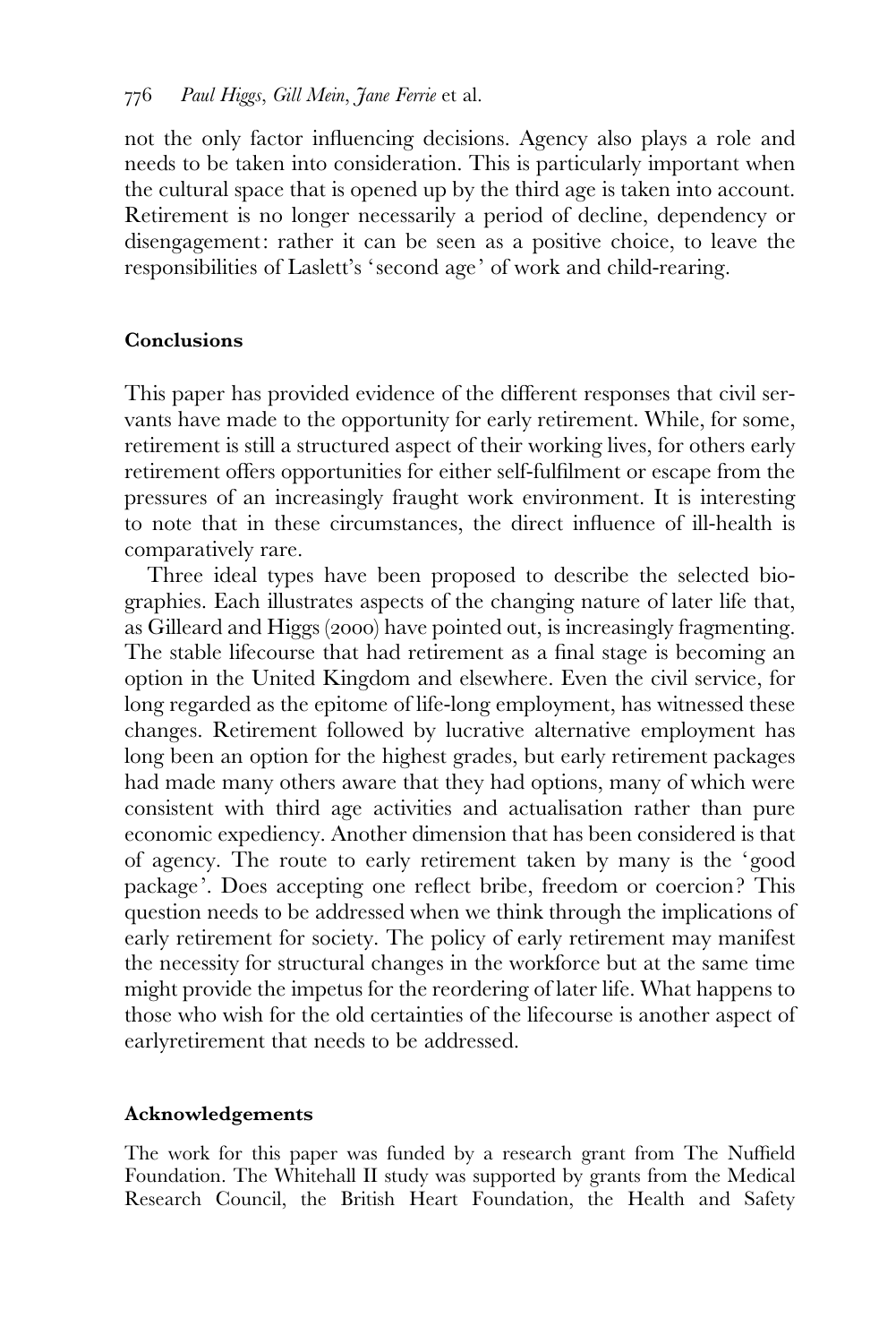Executive, the Department of Health, the National Heart Lung and Blood Institute (HL36310), the United States National Institute on Aging (AG13196), the United States Agency for Health Care Policy Research (HS06516); and the John D. and Catherine T. MacArthur Foundation Research Networks on Successful Midlife Development and Socio-economic Status and Health. We also thank all those who participated in the Whitehall II study and all members of the Whitehall II study team.

### **NOTES**

- 1 Informed consent was obtained. The interviews were tape-recorded and transcribed. The responses were then indexed by the themes that arose from the interviews and organised using the QSR NUD.IST qualitative data analysis computer programme (Non-Numerical Unstructured Data Indexing Searching and Theory-Building 1995).
- 2 Under erstwhile contribution rules, married women were not allowed to participate in the civil service occupational pension scheme.

#### References

- Astrand, N.-E., Isacsson, S.-O. and Olhagen, G. O. 1988. Predictors of early retirement on the basis of a health examination. Scandinavian Journal of Work Environmental Health, 14, 110–7.
- Bazzoli, G. J. 1985. The early retirement decision: new empirical evidence on the influence of health. Journal of Human Resources, 20, 215–34.
- Becker, H. 1998. Tricks of the Trade: How to Think About Your Research While Doing It. Chicago University Press, Chicago.
- Blaikie, A. 1999. Ageing and Popular Culture. Cambridge University Press, Cambridge.
- Diderichsen, F. and Janlert, U. 1992. Effects of economic change on male morbidity in neighbouring industrial and rural municipalities in northern Sweden. Journal of Epidemiology and Community Health,  $46, 605 - 7$ .
- Estes, C. 1979. The Aging Enterprise. Jossey Bass, San Francisco, California.
- Featherstone, M. and Hepworth, M. 1991. The mask of ageing and the postmodern life course. In Featherstone, M., Hepworth, M. and Turner, B. (eds), The Body: Social Process and Cultural Theory. Sage, London, 371–89.
- Foster, C. and Plowden, F. 1996. The State Under Stress. Open University Press, Buckingham. Giddens, A. 1979. Central Problems in Social Theory. Macmillan, London.
- Giddens, A. 1994. Beyond Left and Right: The Future of Radical Politics. Polity, Cambridge.
- Gilleard, C. and Higgs, P. 2000. Cultures of Ageing: Self, Citizen and the Body. Prentice Hall, Harlow, Essex.
- Gilleard, C. and Higgs, P. 2002. The third age: class, cohort or generation? Ageing and  $Society, 22, 369-82.$
- Government Statistical Service 1997. Civil Service Statistics 1997. Her Majesty's Stationery Office, London.
- Government Statistical Service 1999. Civil Service Statistics 1999. Her Majesty's Stationery Office, London.
- Higgs, P. 1999. Quality of life and the changing parameters of old age. Aging and Mental *Health*,  $3, 197-8$ .
- Hyde, M., Ferrie, J., Higgs, P., Mein, G. and Nazroo, J. 2002. The effects of pre-retirement circumstances and retirement route on circumstances in retirement: findings from the